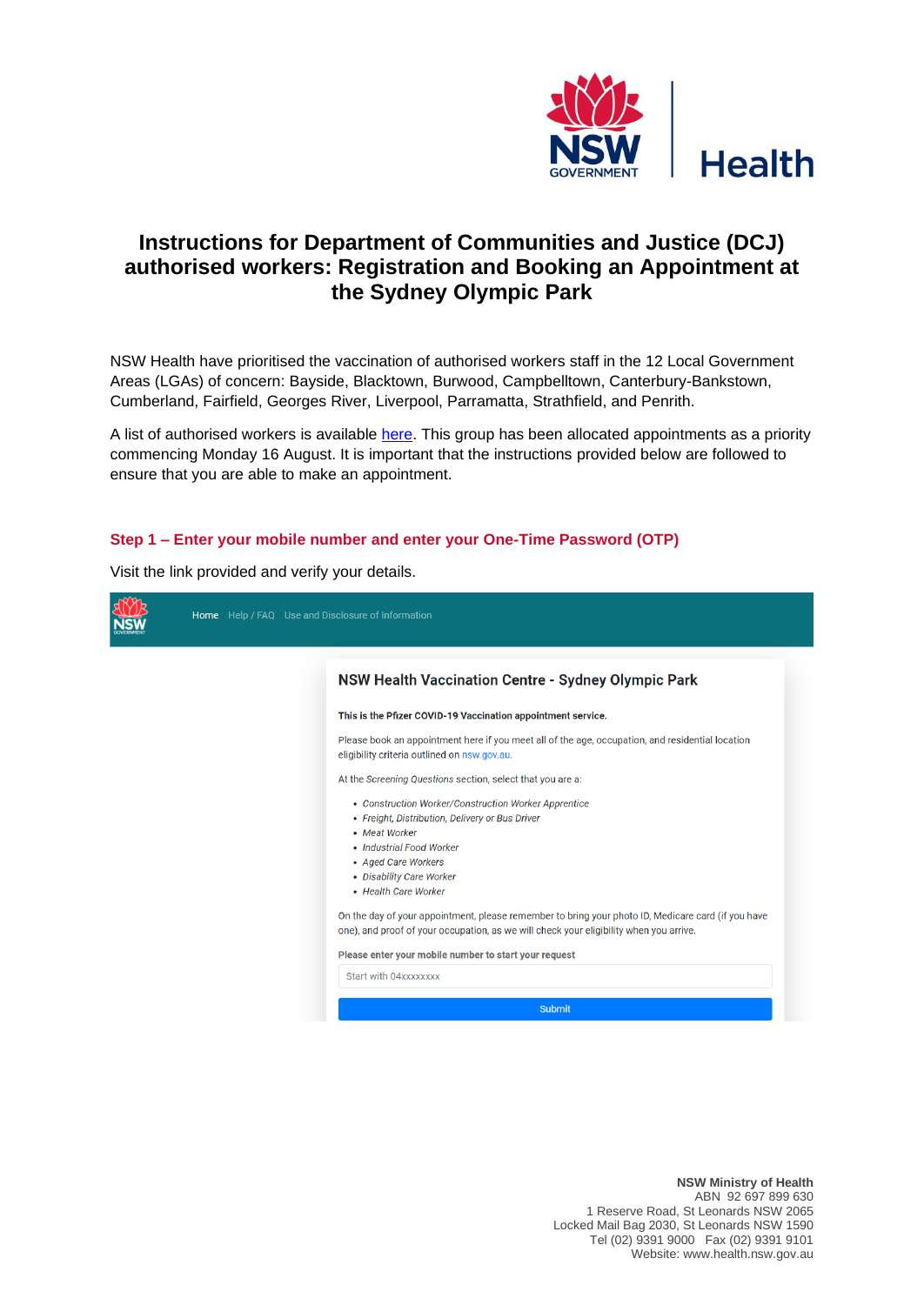## **Step 2 – Start a booking and enter your personal information.**

|  | Screening                                                |                |                                                                                                                                                                           |
|--|----------------------------------------------------------|----------------|---------------------------------------------------------------------------------------------------------------------------------------------------------------------------|
|  |                                                          |                |                                                                                                                                                                           |
|  |                                                          |                |                                                                                                                                                                           |
|  |                                                          |                |                                                                                                                                                                           |
|  |                                                          |                |                                                                                                                                                                           |
|  |                                                          |                |                                                                                                                                                                           |
|  |                                                          |                |                                                                                                                                                                           |
|  |                                                          |                |                                                                                                                                                                           |
|  |                                                          |                |                                                                                                                                                                           |
|  | $*$ Sex                                                  |                |                                                                                                                                                                           |
|  |                                                          |                |                                                                                                                                                                           |
|  |                                                          |                |                                                                                                                                                                           |
|  | <b>*Family Name</b> As per identification (passport etc) | <b>Details</b> | <b>Sydney Olympic Park Vaccination Centre</b><br>Items marked * are mandatory<br>*First Name As per identification (passport etc)<br>Enter first name<br>Nothing selected |

You will be asked to provide your address as a part of this step.

### **Step 3 – Enter your residence status and Medicare information.**

| Details                                                                                                                          | <b>Health Details</b>                             | Screening                                     | Info & Consent | <b>Appointments</b> |
|----------------------------------------------------------------------------------------------------------------------------------|---------------------------------------------------|-----------------------------------------------|----------------|---------------------|
|                                                                                                                                  |                                                   | <b>Health Details</b>                         |                |                     |
|                                                                                                                                  |                                                   | <b>Sydney Olympic Park Vaccination Centre</b> |                |                     |
|                                                                                                                                  |                                                   | Items marked * are mandatory                  |                |                     |
| <b>Medicare Details</b>                                                                                                          |                                                   |                                               |                |                     |
| *Residence Status                                                                                                                |                                                   |                                               |                |                     |
| Eligible Australian Resident                                                                                                     |                                                   |                                               |                | $\check{ }$         |
| Do you have a Medicare Card<br>O No O Yes<br>Medicare Card No.<br>1234 56789 1<br>JOHN<br>JAMES<br>A CITIZEN<br>ESSICA A CITIZEN | medicare<br><b>Expiry Date</b><br>0505/80 08/2020 |                                               |                |                     |
| *Medicare Number                                                                                                                 |                                                   |                                               | *Medicare IRN  |                     |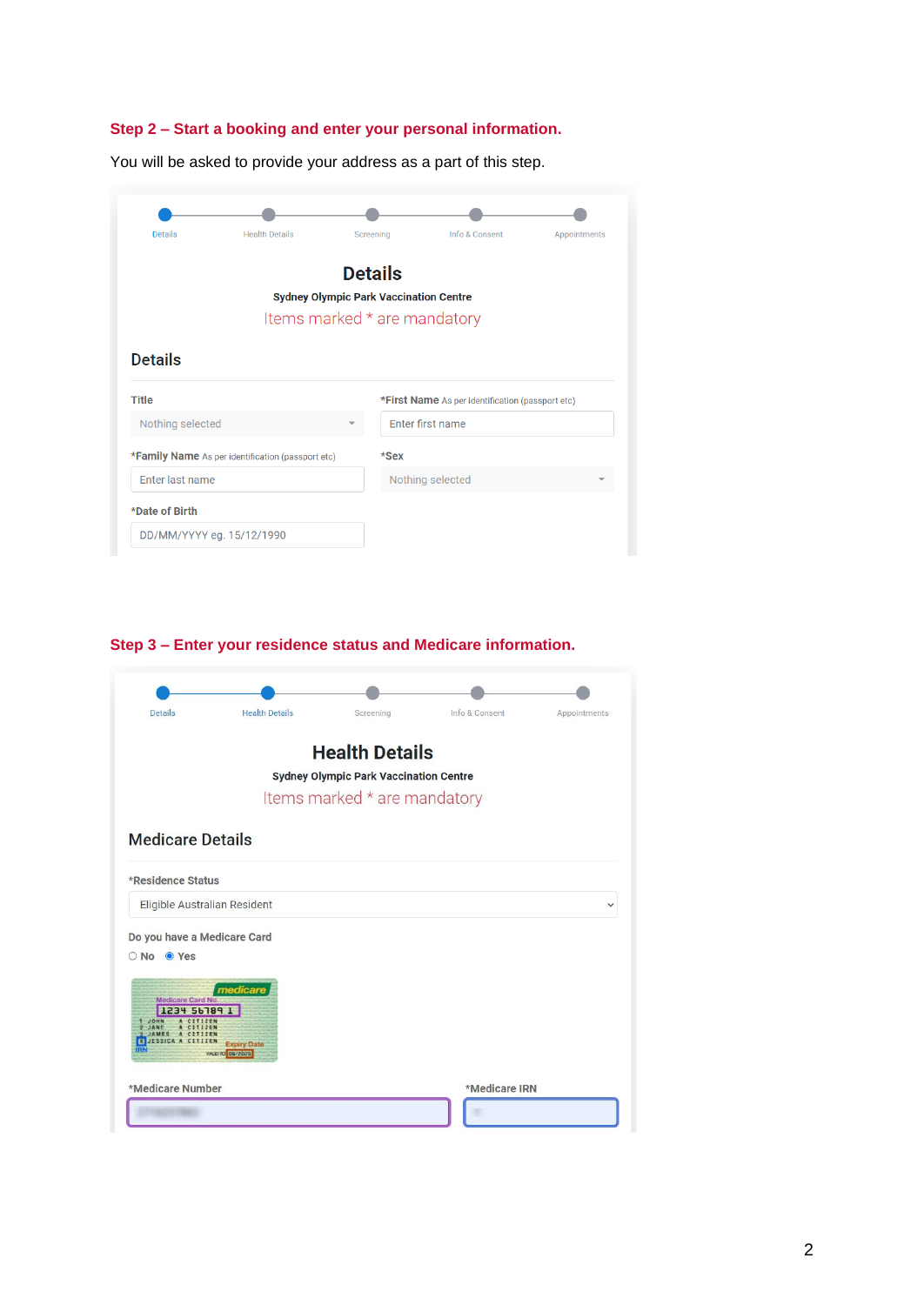#### **Step 4 – Complete the screening questions as shown in the figure below.**

**Appointment type:** If you do not require assistance, please select 'Appointment'. If you require accessibility parking, accessibility parking and an interpreter, or an interpreter only – select the relevant option instead.

It is important DCJ staff choose the correct category. DCJ are considered NSW Health and are grouped as Healthcare Workers.

**'This best applies to me'**: Select 'NSW Health'.

**'This group best applies to me':** Select 'Healthcare Worker'.

| <b>Details</b>                 | <b>Health Details</b>           | Screening                                                                     | Info & Consent                                           | Appointments |
|--------------------------------|---------------------------------|-------------------------------------------------------------------------------|----------------------------------------------------------|--------------|
|                                |                                 | <b>Screening Questions</b>                                                    |                                                          |              |
|                                |                                 | <b>Sydney Olympic Park Vaccination Centre</b><br>Items marked * are mandatory | This information is used for various reporting purposes. |              |
|                                | *Please select appointment type |                                                                               | *This best applies to me                                 |              |
| Appointment                    |                                 |                                                                               | <b>NSW Health</b>                                        |              |
| *This group best applies to me |                                 |                                                                               |                                                          |              |
| <b>Healthcare Worker</b>       |                                 |                                                                               |                                                          |              |
|                                |                                 |                                                                               |                                                          |              |
|                                |                                 | <b>Submit</b>                                                                 |                                                          |              |
|                                |                                 |                                                                               |                                                          |              |

**Step 5 – Complete the Medical Information & Consent information.** 

| <b>Details</b>                 | <b>Health Details</b>                                                           | Screening                                                                     | Info & Consent |            | Appointments |
|--------------------------------|---------------------------------------------------------------------------------|-------------------------------------------------------------------------------|----------------|------------|--------------|
|                                | Dose 1 Medical Information & Consent                                            | <b>Sydney Olympic Park Vaccination Centre</b><br>Items marked * are mandatory |                |            |              |
| *Tell me more about you        |                                                                                 |                                                                               |                | <b>Yes</b> | <b>No</b>    |
|                                | Are you under 16 years of age today?                                            |                                                                               |                |            | ∩            |
| polyethylene glycol (PEG)?     | Do you have a history of anaphylaxis or allergic reaction to polysorbate 80 or  |                                                                               |                |            | ∩            |
| (for example, the flu vaccine) | Have you had another vaccine in the 7 days leading up to your COVID-19 vaccine? |                                                                               |                |            | ⊙            |
|                                | Are you feeling unwell or are you waiting for the results of a COVID-19 test?   |                                                                               |                |            |              |
| within the last 14 days?       | Have you been identified as a Close Contact of a confirmed case of COVID-19     |                                                                               |                |            |              |
| confirmed COVID-19 case?       | Within the past 14 days, have you been identified as a Casual Contact of a      |                                                                               |                |            |              |
|                                | Have you had an AstraZeneca COVID-19 vaccination?                               |                                                                               |                |            |              |